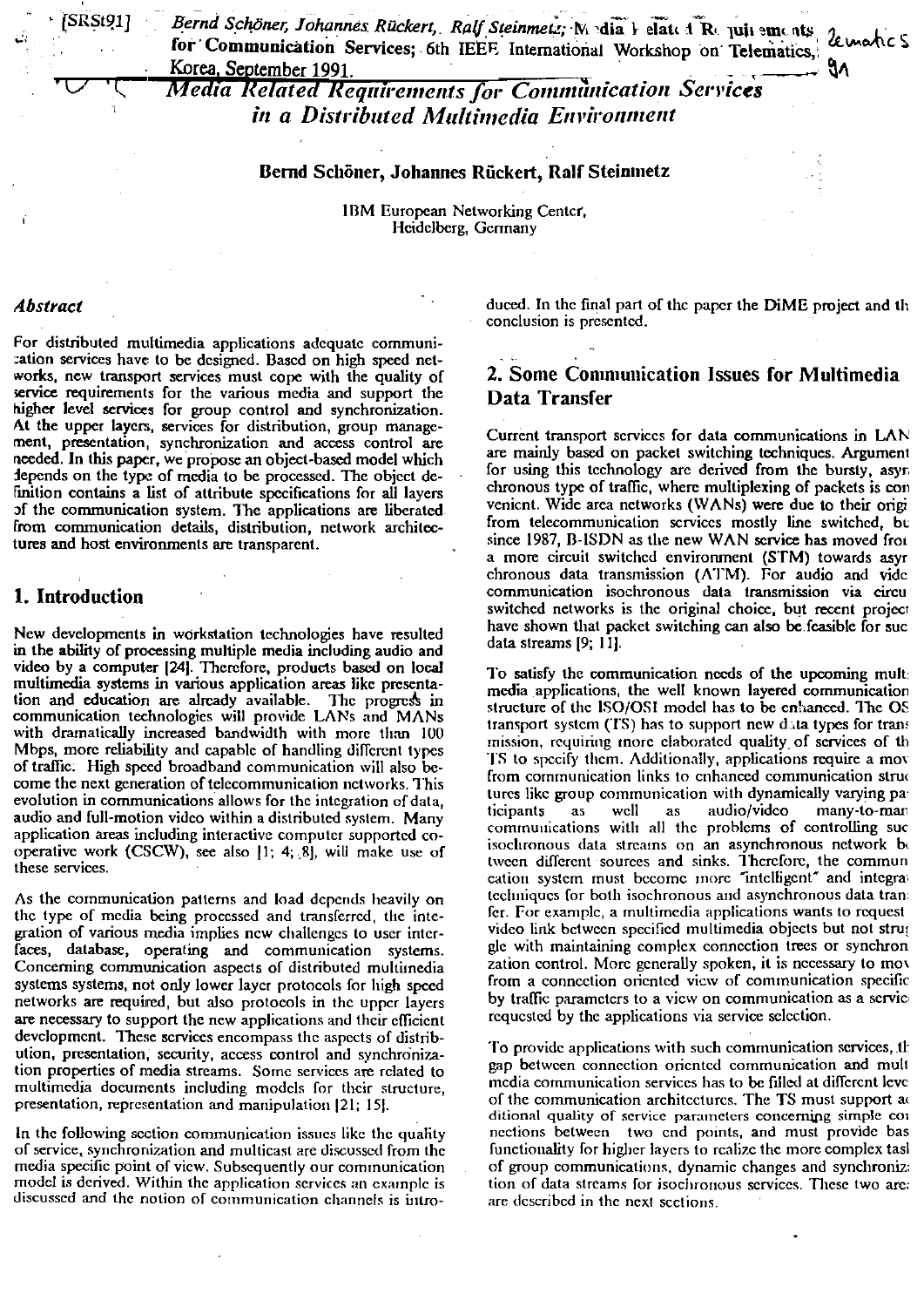# 2.1 Ouality of Service

Distributed multimedia applications generate communication raffic with very different characteristics and have distinct requirements in terms of services which must be covered by the IS. For distributed multimedia applications CCITT [3] has lefined five services classes: conversational services, messaging tervices, retrieval services, distribution services and collection services. Each service class has different communication service equirements. The Quality of Scrvice (QOS) required from the IS will get a new dimension since it depends on the type of lata to be transmitted [12] and the application service class. It comprises the maximal delay, the bandwidth, the reliability criteria, the error handling, the multicast and the synchronizaion properties. The TS layer should provide mechanisms for he applications to request the QOS they need and to specify iny routing constraints they may have. The QOS requirements owards the TS are moving from a static homogeneous policy o a dynamic heterogeneous one allowing for negotiation of the QOS.

Real-time interactive applications like a conference including voice or video rely on a *maximal end-to-end delay*. A voice lialog typically should not exceed a 500 ms delay. The maximal lelay requirement is certainly media and sometimes also appliation dependent. For a distribution of video data originated rom a formal presentation given in some auditorium the end-.o-end delay may be 2 seconds for example. The data packets to be transmitted from sender to receiver in real-time must be transferred with a maximal (better a constant) delay, otherwise they become useless. The actual data rate depends on the media, coding and packet switching technique used.

To cope with the increased bandwidth of the networks and to support multimedia communication protocols with minimized processing overhead, so called light-weight or paper-weight protocols are needed [10]. The throughput required for a medium like video depends on the coding scheme applied to the data stream. Uncompressed digital video signals according to the substandard 2 of CCIR 601 demand  $135 \times 10^{6}$ bit/s = 16,093 MB/s (luminance has 10,125 Mhz and chrominance 3,375 Mhz bandwidth). Symmetrical DPCM compression with 3 bit/sample leads to 29.611 MB/s. Video coding in DVI does not exceed 153,6 kByte/s. Audio data rates cover the whole range between about 16 kBit/s for voice coding for mobile radio to 176,4 kByte/sec for CD-Digital Audio.

The usage of compression techniques has impacts on the reliability criteria which are used to establish a communication channel. Uncompressed data video streams may tolerate bit errors, whereas DPCM compressed data relays on low bit error rate. On the other side, the transfer of text presumes a reliable error-free service. The tolerable image communication bit error rate depends also on the applications demands: X-Ray image transfer may have the same requirements as text transfer, whereas a FAX-image (class 1-3) may tolerate some bit errors.

A connection between two end points on a specific route may involve intermediate networks with distinct protocol semantics connected via gateways. In this case, the TS in the gateway nodes must provide *protocol* conversions [7]. However, the performance demands are related to an end-to-end connection and must be satisfied within the QOS requirement boundaries is described above. The TS related part of the object characcristics will be made available to all nodes affected by a conrection. During the data transmission phase, the TS in each node checks whether the conditions can be met, otherwise it will execute some error handling functions. For example, if a ictwork node determines that the transit delay option cannot be fulfilled during the transfer of an uncompressed video stream

with real-time constraints, it will simply diseard the incomindata packet to avoid if a network node determines that the transit delay option cannot be fulfilled, it will simply discard th incoming data packet to avoid uscless transmission and proc essing in the network.

## 2.2 Multicast and Synchronization

Upcoming applications in the areas of conferencing as a part of CSCW often assume a dynamically changing number of co operating partners. An adequate support of this mode of or cration requires group management support facilities. Her group communication facilities are provided in terms of appl: cation support services. For CSCW applications it is importar to offer services that allow to address one, some or all grou members by unicast, multicast and broadcast techniques respectively. Additionally, different reliability requirements hav to be fulfilled. This conveys to the so called reply semantic [14] which indicate whether the sender expects none, exactl one, some or all of its recipients to reply. Group managemer operation might be create, join, leave or query a group of par ticipants [6]. However, it should be noted that group commu nication techniques like multicast supporting applications are not directly related to similar techniques supporting the T [2]. Nevertheless, the efficiency of the overall system might b increased in the case the TS provides casting services which all low a more direct mapping of application support requirement to TS services.

Often, a strong relationship between various media stream originated from a single processing node arises [26]. Conside an example where moving pictures and the related voice at transmitted over the network and presented with the same re lationship in terms of timing at the receiving site as created a the sender's site. Whenever data is to be "recombined", we ca this type life synchronization. Video conferences are typical ap plications which require life synchronization.

Another type of synchronization arises when independent in formation entities are combined for the purpose of joint infor mation presentation. This information is typically stored an not generated directly by a camera or microphone. Many ap plication using this synchronization expressed often by mean of "independent", "simultaneous" or "parallel" [23] belong to the category of retrieval applications according to CCIT Standard 1.121 [4]. According to [18] we call this type syntheti synchronization. Individual information entities might belon to or be used by several applications. In the context of data bases, document architectures or application programmin interfaces appropriate specification methods arise (see e.g. [17]  $22$ ]).

In a distributed environment, synchronization may also involve many data streams originating from different locations [28] Note, that synchronization at the user interface is essential and many entities in between should provide adequate mechanisms Therefore, apart from the data storage and communication within the workstation, the upper layer communication service and transport level are important.

## 3. Media related Communication Model

From the application's point of view, the requested service from the communication system (CS) can be formulated in quite simple fashion. It defines a media object along with a lis of recipients and assumes an adequate data transmission. As fa as the CS is concerned, according to the dynamic, heteroge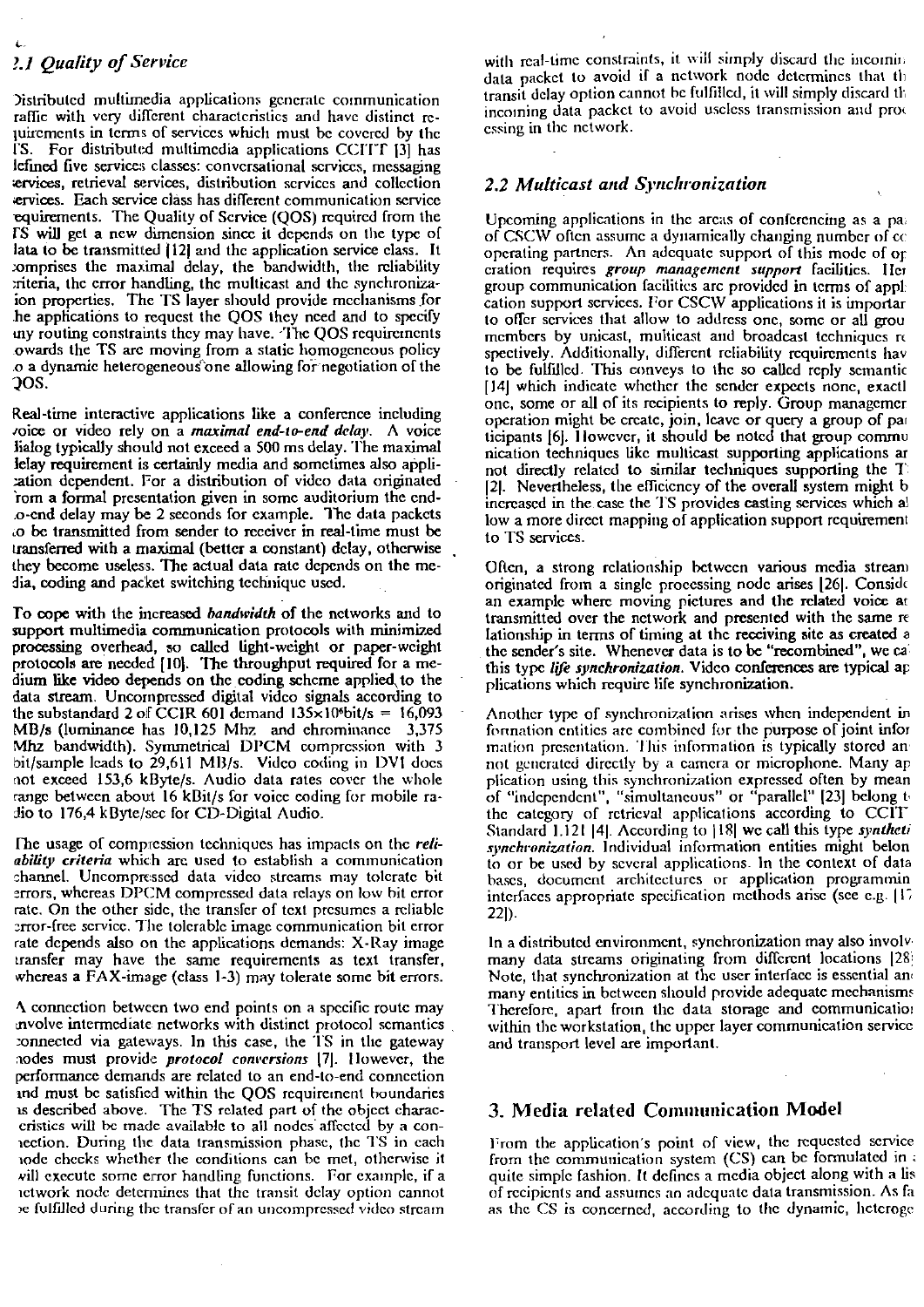cous conditions for the various types of media more inforjation is needed to achieve optimal services and to allow ficient resource management. To fill the gap between the trious raw services and options provided by the CS and the plications needs described above, we propose a object based immunication model for the definition and handling of inedia secific characteristics supported by the upper layer communiition software.

he application abstracts from the CS services by defining or sing predefined media related characteristics. For each type of iedia, there is a media class describing them. A media stream represented by an object of the respective media class. At ommunication initialization, the object is made accessible to ie CS. The CS will use the object for the connection mangement and mapping onto its services invoking object state trieval methods. Apart from the QOS options about the reuested throughput, end-to-end delay, reliability criteria and inchronization there are other CS relevant options as part of ie object contains information like flow control, resource resrvation, delay sensitivity and service match. The resource :servation parameter may define time periods and whether repurces must be allocated as a whole or if a partial allocation an be done. The delay sensitivity expresses the degree of sentivity to delay that can be tolerated by the application. A ervice match option specifies if conditions are fix or if the CS an take a "best effort" approach. If the system grants the serice specification, it will not be violated for an established onnection.

Vithin the class specification, the actual communication releant parameters are defined. In a B-ISDN environment, for xample, predefined media classes will exist for some often used nedia like text, telephone quality 8 bit PCM coded audio and incompressed 140 Mbit/s video. The classes are arranged in a nedia class hierarchy. Additional CS parameter combinations nd media descriptions can be defined as new subclasses.

If that hierarchy can handle only a single medium communiation properly, but often various media have to be combined vithin a single application. To cover the arising issues of synhronization of multiple objects, we have to extend our model owards classes related to multiple media streams. For this surpose we can use the "Compound Multimedia Object" CMO) model very nicely [27] and extend it for the CS relevant nformation. A CMO is a composition of multiple objects. laving its own set of operations and control structures it conains the definition of relations among its objects and operitions. A CMO can be defined using basic object types or other compound object types. With the CMO model, multiple nultimedia resources can be represented and managed within he framework of a single object. The components of a CMO nay be distributed in the network. With the CMO model we iave the means to express the synchronization requirements of several media streams for the CS.

Another very interesting and important aspect of the object nodel is that we are able to support heterogeneous communiation facilities transparently for the application. They are inlependent from the underlying network architecture since the CS requirements are specified in a media type oriented fashion. Depending on the progress in high speed networks we are able o integrate this concept on top of new networks like FDDI, DQDB, B-ISDN or others relatively easy.

# 4. Application Services of the Communication **System**

The upper layer services provided to the application should be as simple as possible and transparent to networks and operating systems. Multimedia applications may process multiple media streams, the sources and sinks may be distributed in the network. It is important that a media stream can conveniently be defined with all its relevant attributes for storage, distribution group management, communication, presentation and access control. Another aspect is that a user may want to have control over a stream while it is being processed. Although there may be different ways to tackle these issues like 116, we clain that the object based model introduced in the previous chapte; fits very nieely.

## 4.1 Media Objects

Devices (a video display, a camera, an audio file, a video file a loudspeaker, etc.) are viewed as typed objects and identified in programs by a handle. The type of an object determines it interface, i.e., the supported set of operations. New object type: may be generated at any time. Besides the operations associated with an object type is a list of attributes. It may be separated in a variable number of groups; each group specifies the rele vant attributes of a specific area, for different objects there may<br>be different groups. The object description can be used to gen erate stubs for object creation and access, the attributes can be passed to the lower layer components to perform the oper ations.

In the following example, we will sketch an object type definition and concentrate on the attributes specification. The at tributes shown here should be considered as an illustration and not as a complete specification. New attributes and/or nev groups may be added as may be required. We define an object of type video with its set of attribute groups.

Hultimedia object;

ATTRIBUTES:

| description:                          |                                  |
|---------------------------------------|----------------------------------|
| unique id                             | $= xyz123;$                      |
| user name                             | = my video;                      |
| access name                           | = root/videos/mv;                |
| object class                          | = video:                         |
| application class                     | = interactive:                   |
| version/date:                         |                                  |
| version                               | $= 1.2$                          |
| creation date                         | $= 040190;$                      |
| modification date                     | $= 010191$ ;                     |
| managing:                             |                                  |
| creator                               | = D. Duck:                       |
| owner                                 | - M. House;                      |
| storage, input/output:                |                                  |
| device                                | = VCR:                           |
| catalog                               | = filesystem;                    |
| storage                               | = external;                      |
| distribution:                         |                                  |
| is distributed                        | maybe:                           |
| distribution option = access control; |                                  |
| recipients                            | $=$ qroup;                       |
| group management:                     |                                  |
| group control                         | = dynamic:                       |
| cast ing                              | ≖ unicast, multicast, broadcast; |
| multicast reply                       | ≃ none, one, some, all;          |
| group control ops                     | = JOIN, LEAVE, QUERY;            |
| communication:                        |                                  |
| type                                  | ≞ isochronous:                   |
|                                       |                                  |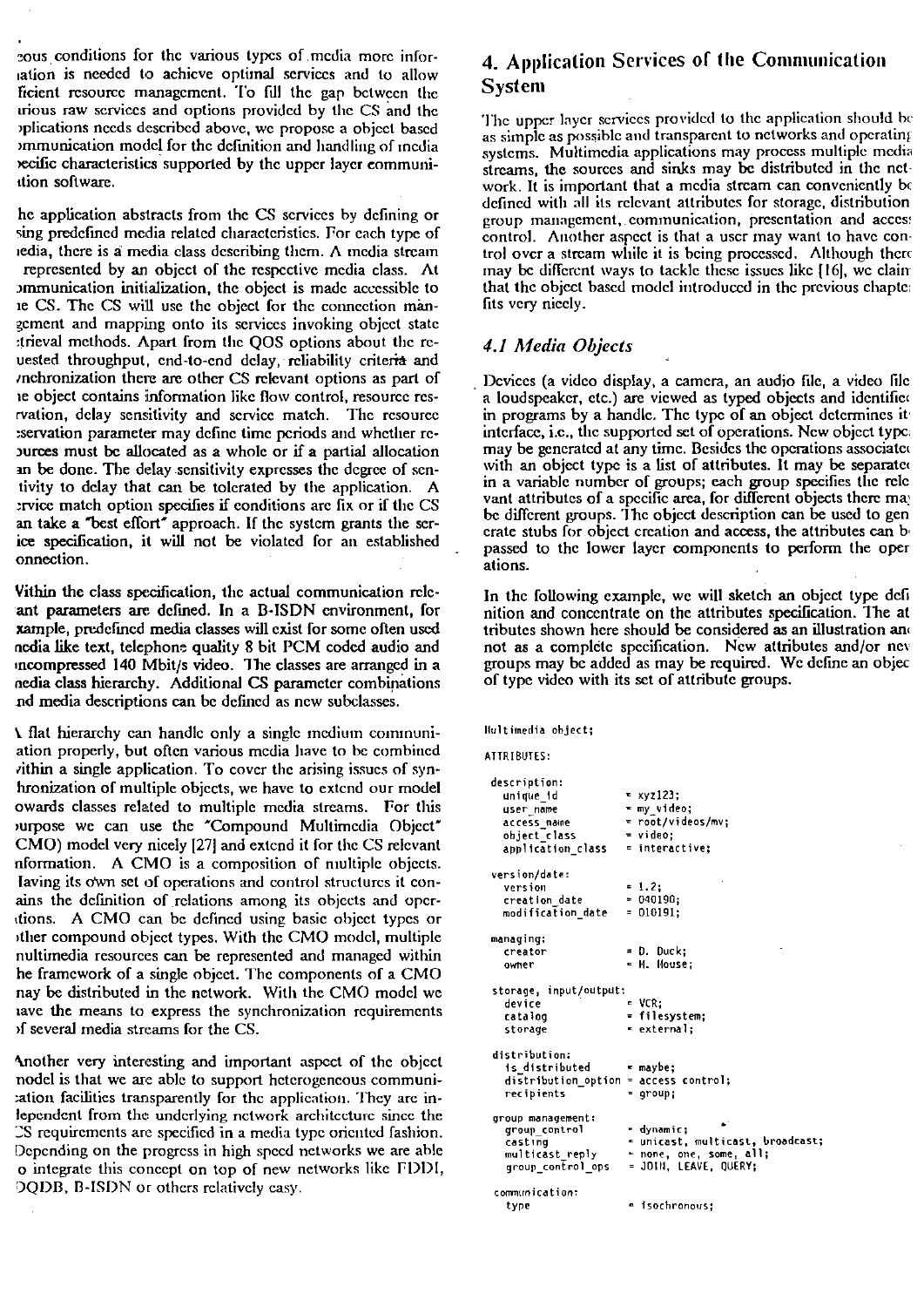```
end-to-end delay
                        -100 ms;\approx 10ms;jitter
  bandwidth
                        = 100 H<sub>b</sub>its/s;
  bit_error rate
                        -10^{2}multicast
                        = yes;
  service match
                          yes;
presentation:
  coding
                        - PAL;
  compression
                        - no:access control:
  access
                        = owner, group;
                          ON, OFF, RECORD;
  owner_operations
                        - PLAY, PAUSE, STOP, REWIND;
  group operations
  reservation
                        - multiple_read;
user defined:
  alternate_name
                           comic:
  status
                          final version;
FTHOOS:
                                \mathbf{B}
```
Example of a Video Object Definition

The description part maintains general information about the bject. Each object has a unique identifier given automatically t creation time, a user name provided initially by the ereator, n access name reflecting its full name within an composed bject and the class the object belongs to. The application class lenotes the application environment.

Version and date of an object and its creation and modification ime are necessary to handle it in working environment. If data or a multimedia application is to be composed, contents of objects might change, but other characteristics remain. Only he version indicates the changes of data.

Managing information is necessary to indicate responsibilities or the object, i.e. where to get access rights and further infornation. If members of a group do have write access to a single object, the access right might be managed by the owner or other responsible for this object. Also the one currently holding he access right might be indicated.

The storage, input/output attributes describe the storage repreentation or 1/O characteristics of the object. Here, the video lata are stored on a VCR, the description of the video tape is tept within the filesystem. The VCR managing process knows nore about the VCR itself, like the VCR type (VHS).

With the *distribution* attribute group we can express if the obect itself is distributed (the VCR and the description may reade on distinct nodes). The object can be accessed confirming o the access control attributes and the recipient attribute. The object operations are distribution transparent. The recipients ittribute determines that the number of recipients is restricted o a group.

In the group management section the relevant options for the group management can be specified. The group control attrioute defines whether the number of group members is static or dynamic. With the casting attribute, we specify that the communication can be unicast, multicast and broadcast. The nulticast reply determines the reply semantics in terms of nulticast communication as described earlier. The operations or group control are defined with the group control ops.

The *communication* attributes define the requested  $QOS$  for the transport service when transmitting objects of type video acros the network. We require support of multicast communicatio according to the group management attributes and an exac match of the service match options.

The presentation group options serve two aspects. First, the contain information about the object representation which ca be used by the applications. The second purpose is to suppor a presentation layer like function when transmitting object across the network. The video object on the VCR is a  $PA<sup>T</sup>$ video stream. When the object will be transferred across a dij ital network, this information can be used by the system to in itiate a PAL-to-digital conversion first.

Objects in a distributed environment need to be protected sucas a process or user must obtain the right to perform operation on the object. The access control attributes can be used to de fine access rights onto a given object and specify additional ro strictions like multiple read access. The video object in ou example may be accessed by the object owner and by member of a defined group. The operations are also divided in owner specific and group specific ones. A finer granularity of acces control can be achieved by an authorization and authenticatio subsystem.

User defined attributes might be reserved fields for some object users to store their own object information necessary for the work. For example, if someone is searching certain informatio by browsing through a lexicon realized as a composed multimedia object, he might wish to record the history of his searc. within the object itself or to mark found information.

## **4.2 Communication Channels**

Objects represent sources and sinks of multimedia data streams They are interconnected by objects representing communicatio. channels. Multimedia data can be seen as messages which wi be routed by the channel from source to sink. The channel concept is similar to the UNIX pipe mechanism and the con nector mechanism as described in [16].



Figure 1. Example of a Communication Channel

In Figure 1, a scenario of remote video and audio with local playback is given. At the application level, the user sees five components, the two remote sources camera and microphone the two local sinks audio file and TV-set and the communi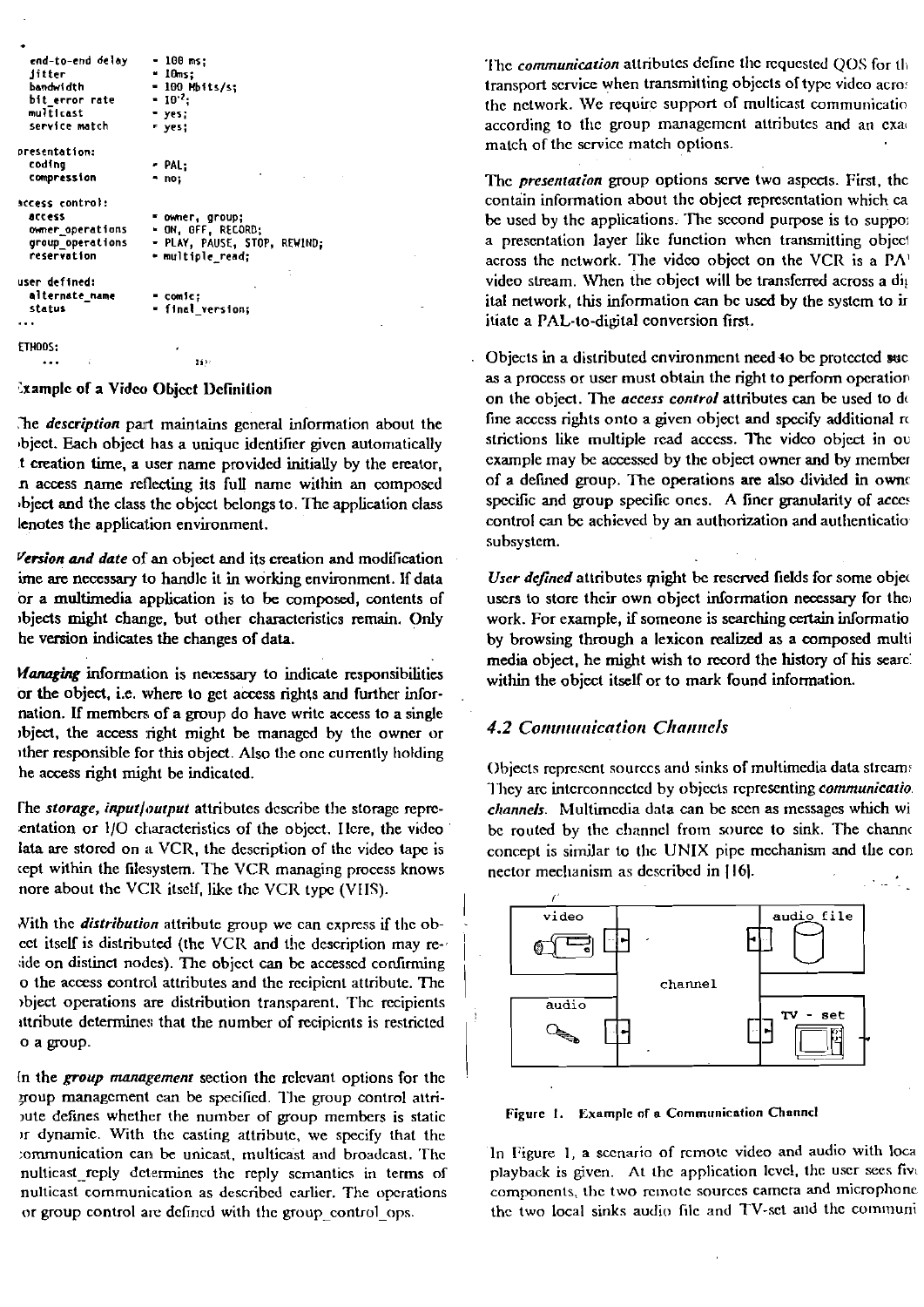ation channel connecting these objects. The channel defiition contains the type of objects to be connected as source 1rSimk.

n thc attributes spccification of tlic cliannel objcct, tlie reationship of thc d'ficrcnt objects are specificd in tlic synchroiiation group. **Sice** onc or rnore sourccs and sinks can be :onnected to a clianncl, we also necd a way to denotc thc type  $\beta$ f multicasting (1-10-1, 1-to-M, N-to-M). It is donc by speciying the connect points in the channel's definition, the actual  $\alpha$  inding between source(s) and sink(s) via the channel takes rlace at runtime via the connect operation. The number of ~bjccts connected cto a channel rnay vary during tlic elianncl's ifetime. Sources and sinks may connect and/or disconnect dyiamically. In order to get a multimedia data stream from a source to a sink, the application will invoke a connect operaion and initiate the data transfer. For example, the video camera and the TV-set will be connected to the channel as source and sink, then the operation start camera will start the lata transfcr.

For the channel object, thcre is also an object type definition 1s we have already seen in the previous example. In addition. he channel object has a specification for the connection points. As an example, we have specified a channel object with its atlribute groups synchmnization and aocess control acconling to . the scenario in Figure 1 on page 4. The synchronization atiributes **are** very important for the channel objcct. Ihey dcfinc the synchronization relationships between the various media streams and as set of out-of-sync event handling operations. **The** synchronization attributes wiU also **be** used by the transpori **service ir,** order to providc synchronized data transfcr.

**Hultinedia object;** 

**CONNECT-POINTS:** 

*L* 

```
video_source: video;
audio_sourcc: audio; 
video-sink : rldeo[N]; 
audio-sink : audio[N];
```

```
ATTRIBUTES:
```

```
dercriptlon: 
. . . 
version/date:
managing:
    ...
synchronlzatlon: 
   sync audio with video;
   out-of-sync audlo: . . .; 
   out-of-sync rtdeo: ... ; 
access rontrol: 
   accers = ovner, group; 
    mmer_operatlonr . CREATE, OELETE; 
    group_operations COIIYECT. 111qUIRE. OI5COI<NECT; 
ic~err~mode " 1-Co-many:
```

```
IIEIHOOS: 
      ~reate; 
      delete; 
       (dir)connett_source; 
       (dis)connect_sink; 
. . .
```
#### **Example of a Channel Object Definition**

The channel concept provides an abstraction to the applic: tions in order to process multiple media streams within tl context of a single object. The channel may be mapped ont scveral TS connections dcpcnding on thc network architcctur When objects connect to a channel, the channel will know the attributes. The channel will check the attributes of sources are sinks for consistency and will report errors to the application or perform error recovery funetions respectively. For examplif the vidco camera uses the PAL coding scheme but the TV-s is of typc NTSC, the channel will cither report an error or wi route the video stream through a converter if possible.

#### **5. Tlie DiME Project**

The DiME (Distributed Multimedia Environment) projection provides a suitable programming support offering commun eation services for distributed multimedia applications.

In order to explore the challenges of multimedia commun cations our first goal was to set-up a communication laborator with interconnected rnultimedia Workstations ' **similar** to th Integrated Media Architecture Laboratory (IMAL) conceive at Bcllcore in Red Rank 1191 and the thc **Muse** and Pygmalio: system of MIT's Project Athena project [13; 5; 20]. Th multimedia cquipinent comprises plug-in boards (AVC  $M-MO'I'ION$  and  $DVI$ ) and external devices like audio/vide switches, VCR, CD-player, optical memory, cameras, moni tors, microphones and loudspeakers. With this off-the-shel cquipmciit controllcd by conventional workstations, wc *are* i~ the position to enable full-motion video display, frame grab bing, audio and video storage, processing, presentation and coinpression.

The DiME system structure (see Figure 2) was conceived to wards hiding hardware details to software components by the provision of device servers [25]. Additional basic services for thconfiguration and supervision of DiME components are also part of the prototype. For testing and dcrnonstraiion purposc we developed local and distributed control applications running under the Prescntation Manager of  $OS/2$  for all devices.  $\land$ control interface for a CD audio player has been ported to  $X$ windows running under AIX as a first distributed heteroge neous experiment.

With the so far completed first experiments with DiME

To our view a multimedia workstation allows for manipulation, presentation, storage and communication **oT various media including audio and vidco.**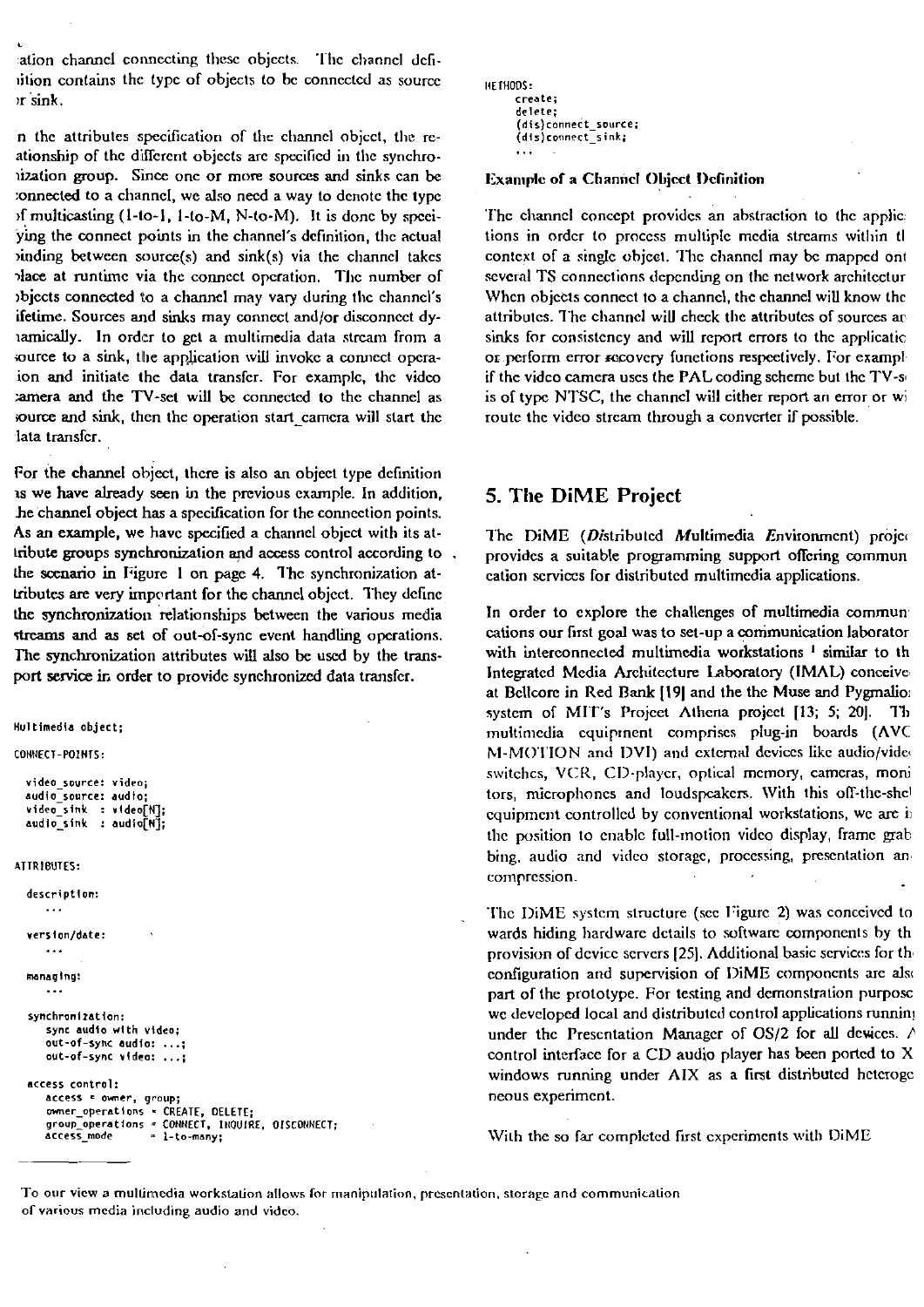

The DiME System Structure Figure 2.

- based on our knowledge of communications and distribution we gained experience in the multimedia area and
- demonstrated the possibility to process the whole range of multimedia data with available equipment in a laboratory today.

## 5. Conclusion

We are now in the position to design a lower layer communication interface with upper layer multimedia oriented services ike those presented in this paper. Communication support for listributed multimedia systems affects all layers of the comnunication architecture. At the lower layers, we need high speed networks with new adequate transport system. isochronous and asynchronous data transmission properties are equired; the quality of service requirements depend on the nedia object to be transferred. In addition, motivated by new upplication scenarios in the CSCW area, the transport service as to provide functionality to support group management and synchronization on top. Higher layers must supply communiation services for efficient application development. Distribition, network architectures and host environments should be ransparent.

The incorporation of various media, with distinct properties, nto advanced applications requires a working framework specified on an abstract level. The object based approach with

grouped lists of attributes is the first step in this direction. The definition of the communication services from the application's viewpoint, their mapping from upper layer communication services onto the transport system and their integration into  $\epsilon$ comprehensive communication architecture will be the future challenge.

The future work at the IBM ENC concerning multimedia moves towards this direction with closely related activities Projects deal a transport system including real-time isochronous data communication for the various types of media within a high speed network environment. In anotheproject, we are working on the upper laver communication services including group management, synchronization, distribution, access control and presentation. Other activities cover the structuring of complex documents including audio and video conforming to existing document architectures and standards and the access of such documents in a distributed cnvironment.

#### **Acknowledgements**

Most of the content of this papers was a result of the DiMI project and we therefore acknowledge the helpful discussion: with the whole DiME team and particularly with Hermani Schmutz and Stefan Mengler. Due to Wolfgang Johannsen, ou The disideas on multicast and groupwork were refined. cussions with Herbert Eberle and Reinhard Heite about the object model was of great help. Thank you all.

## **References**

- Sueann Ambron, Kristina Hooper; Interactive Multime  $|1|$ dia. Microsoft Press, 1990.
- Kenneth P. Birman, Thomas A. Joseph; Exploiting repli  $|2|$ cation in distributed systems. Distributed Systems, S Mullender, ACM Press, 1989, pp. 319-367.
- CCITT Study Group XVIII (Broadband Task Group)  $|3|$ Part C of the Report of the Seoul Meeting, Jan. 25 to Feb. 5, 1988. CCITT COM XVIII-R55(C)-E Februar 1988.
- The International Telegraph and Telephone Consultative  $|4|$ Committee; 1.121 Broadband Aspects of ISDN. Inte grated Services Digital Network - General Structure and Service Cababilities. Blue Book, Volume III - Facsick III.7, Melbourne 1988, pp. 34-61.
- Georg Champine, Daniel Geer, William Ruh; Projec  $[5]$ Athena as a Distributed Computer System; IEEE Com puter, vol.23 no.9, September 1990, pp.40-51.
- $[6]$ David R. Cheriton, Willy Zwaenepoel; Distributed Proc ess Groups in the V Kernel. ACM Transactions or Computer Systems, Vol.3, No. 2, May 1985, pp. 77-107
- Ching-Ilua Chow, Motomitsu Adachi; Achieving multi  $|7|$ media communication on a heterogeneous network IEEE Journal on Selected Areas in Communication vol.8, no.3, April 1990, pp. 348-359.
- Christian Chambernaud, Bernard Vilian; Telecommuni  $[8]$ cation Services and Distributed Apllications; IEEE Net work Magazine, Vol.4 No.6, Nov. 1990, pp. 10-13.
- $[9]$ Israel Cidon, Inder S. Gopal; PARIS: An Approach to Integrated High Speed Private Networks. Internationa Journal of Digital and Analog Cabled Systems, vol. 1 1988, pp.77-85.